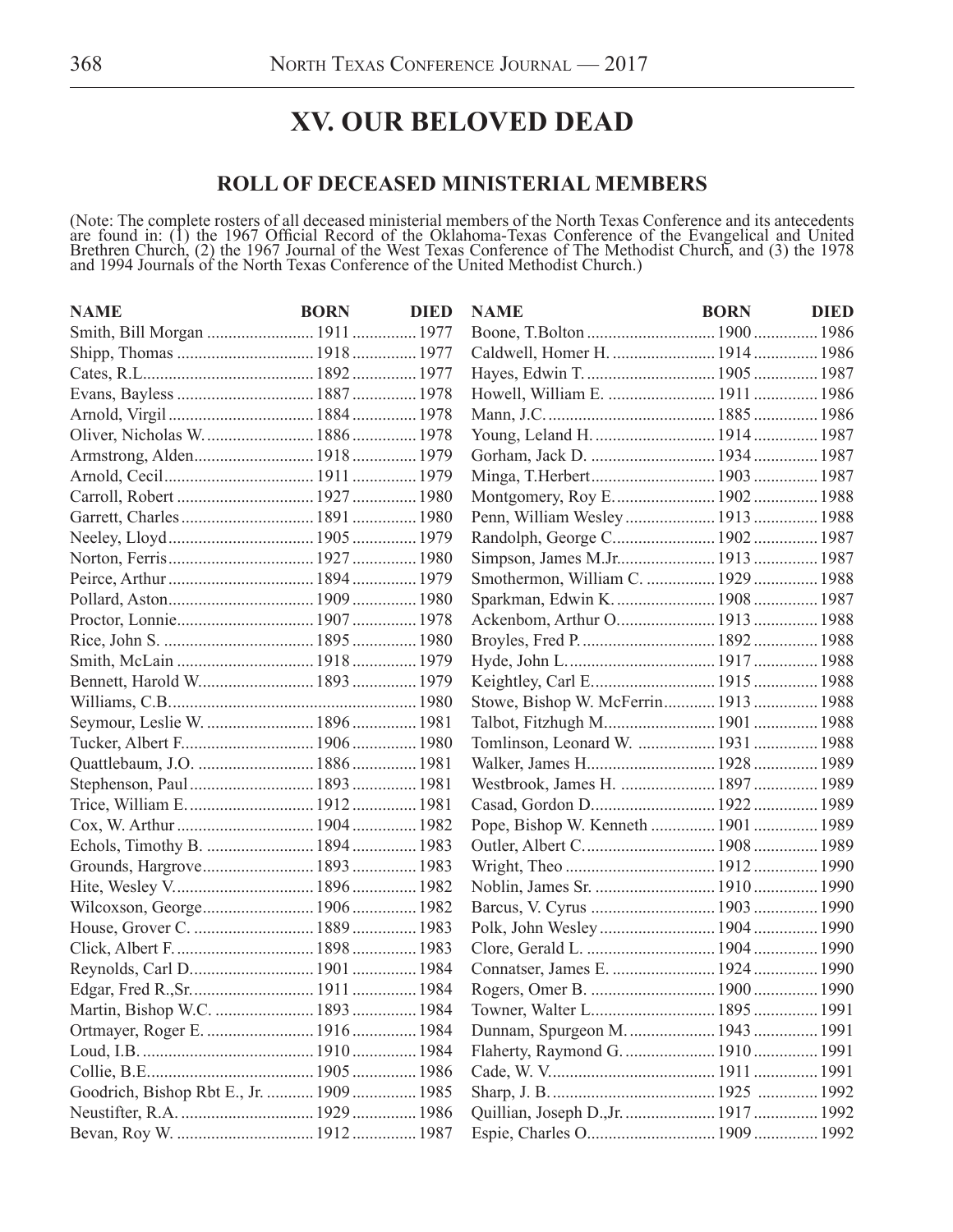| <b>NAME</b>                            | <b>BORN</b> | <b>DIED</b> | <b>NAME</b>                             | <b>BORN</b> | <b>DIED</b> |
|----------------------------------------|-------------|-------------|-----------------------------------------|-------------|-------------|
|                                        |             |             | Pearson, Freeman H.  1908  2000         |             |             |
|                                        |             |             | Morell, Paul LeSueur 1928 2000          |             |             |
|                                        |             |             | Murray, Billy Wayne 1934 2000           |             |             |
| Vernon, Walter N 1907 1993             |             |             |                                         |             |             |
|                                        |             |             | Smith, Claude Bourdon 1924 2000         |             |             |
|                                        |             |             |                                         |             |             |
| Cardwell, Paul O 1903 1993             |             |             | Vaughan, Richard Alton  1903  2000      |             |             |
| Weaver, Thomas P.  1904  1993          |             |             | Cutter, Addison Wesley 1907 2001        |             |             |
|                                        |             |             |                                         |             |             |
|                                        |             |             |                                         |             |             |
|                                        |             |             | Butts, Raymond F 1932 2001              |             |             |
|                                        |             |             |                                         |             |             |
|                                        |             |             |                                         |             |             |
|                                        |             |             |                                         |             |             |
|                                        |             |             | Shelley, Woodrow Wilson 1916 2002       |             |             |
|                                        |             |             | Robertson, Sr., Robert L.  1931  2002   |             |             |
| Youngblood, Donald S 1916 1995         |             |             |                                         |             |             |
|                                        |             |             |                                         |             |             |
|                                        |             |             |                                         |             |             |
|                                        |             |             |                                         |             |             |
|                                        |             |             |                                         |             |             |
|                                        |             |             |                                         |             |             |
|                                        |             |             |                                         |             |             |
|                                        |             |             |                                         |             |             |
|                                        |             |             |                                         |             |             |
|                                        |             |             |                                         |             |             |
|                                        |             |             |                                         |             |             |
|                                        |             |             | Atkinson, Loy Terry 1923 2003           |             |             |
|                                        |             |             |                                         |             |             |
|                                        |             |             |                                         |             |             |
| Son, Myong Gul 1928  1997              |             |             |                                         |             |             |
|                                        |             |             | Farrell, Leighton Kirk  1930  2004      |             |             |
|                                        |             |             | Thornton, Kenneth Monroe  1923          |             | 2004        |
|                                        |             |             |                                         |             |             |
|                                        |             |             |                                         |             |             |
|                                        |             |             |                                         |             |             |
|                                        |             |             |                                         |             |             |
| Leander, Daniel V 1925  1998           |             |             |                                         |             |             |
|                                        |             |             |                                         |             |             |
| Siekman, Barbara 1932 1998             |             |             |                                         |             |             |
| Thomas, Julian D.  1920  1998          |             |             |                                         |             |             |
|                                        |             |             |                                         |             |             |
| Washington, Sr. Wm. Joseph  1931  1998 |             |             | Yarbrough, Jimmie Wray  1934  2006      |             |             |
| Philbrook, Leroy  1927  1999           |             |             |                                         |             |             |
|                                        |             |             | James, Conrad Randal 1943 2006          |             |             |
|                                        |             |             | Dancer, Thomas Dudley 1936 2006         |             |             |
| Morgan, James William  1914  2000      |             |             | Wheeler, George Howard 1913 2006        |             |             |
|                                        |             |             | Bailey, Wilfred M 1924 2006             |             |             |
|                                        |             |             | Moncure, Bishop Rhymes H. Jr 1945  2006 |             |             |
|                                        |             |             | Lavender, Garland T 1905 2006           |             |             |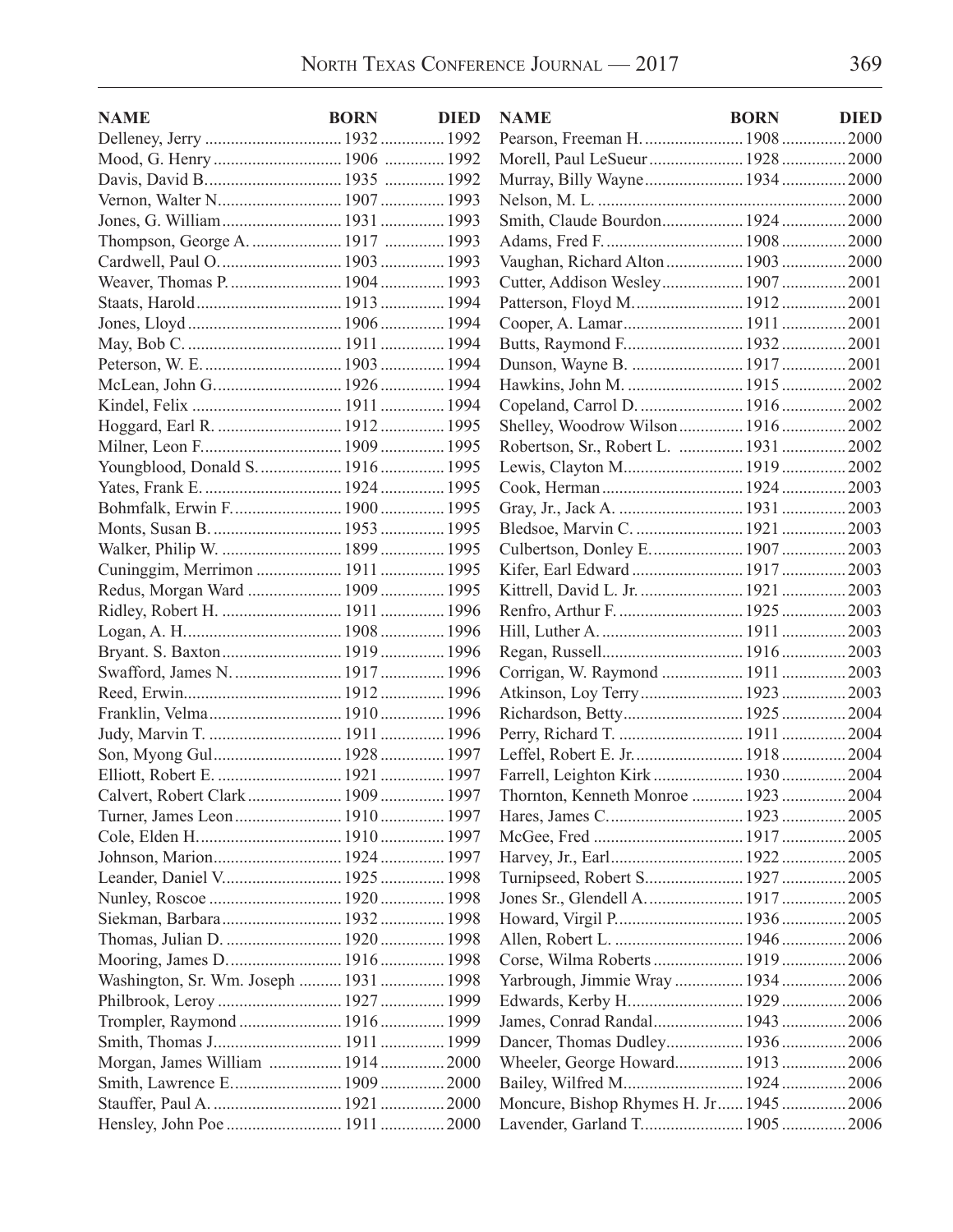| Cherryholmes, J. Edward 1931 2013<br>Roberson, Linwood John  1933  2006<br>Atkinson, Richard Dean 1929 2013<br>Thompson, Ira M.  1932  2007<br>Newkirk, Randy G.  1942  2007<br>Grimmett, Philip E. Jr.  1930  2013<br>Miller, Edward Loren 1928 2007<br>Gilmore, Martha Louise 1936 2007<br>Johnson, William Troy 1926 2013<br>Stephenson, William Thomas  1922  2007<br>Oliphint, Bishop Benjamin  1924  2007<br>Vickers, Glynn J 1930 2014<br>Cook, Charles William 1932 2007<br>Fairchild, Millard  1934  2014<br>McElvaney, William K 1928  2014<br>Welborn, Gene Cloise  1940  2007<br>Davis, Myrtis Nanette  1943  2007<br>McIntosh, Kenneth 1927 2014<br>del Rosario, Philip Baron 1928 2008<br>Cajiuat, Eduardo Castro  1928  2015<br>Switzer, David K 1925  2015<br>Davis, Jefferson E. Jr 1925 2015<br>Chappell, Wallace Edwin 1920 2016<br>Edens, Raymond Maurice 1923 2009<br>Gwaltney, James A 1936 2016<br>Turner, Merwin K.  1935  2017<br>Saylor, Joseph R. Jr.  1936  2010<br>Krohn, Lazarus (Larry) C.  1936  2017<br>Chester, Eldon M.  1927  2010<br>Jackson, Douglas Ewing 1919 2011<br>Poore, Elwood Spencer 1922 2011<br>Granville Eugene Tyson 1942 2012 | <b>NAME</b> | <b>BORN</b> | <b>DIED</b> | <b>NAME</b> | <b>BORN</b> | <b>DIED</b> |
|-----------------------------------------------------------------------------------------------------------------------------------------------------------------------------------------------------------------------------------------------------------------------------------------------------------------------------------------------------------------------------------------------------------------------------------------------------------------------------------------------------------------------------------------------------------------------------------------------------------------------------------------------------------------------------------------------------------------------------------------------------------------------------------------------------------------------------------------------------------------------------------------------------------------------------------------------------------------------------------------------------------------------------------------------------------------------------------------------------------------------------------------------------------------------------------|-------------|-------------|-------------|-------------|-------------|-------------|
|                                                                                                                                                                                                                                                                                                                                                                                                                                                                                                                                                                                                                                                                                                                                                                                                                                                                                                                                                                                                                                                                                                                                                                                   |             |             |             |             |             |             |
|                                                                                                                                                                                                                                                                                                                                                                                                                                                                                                                                                                                                                                                                                                                                                                                                                                                                                                                                                                                                                                                                                                                                                                                   |             |             |             |             |             |             |
|                                                                                                                                                                                                                                                                                                                                                                                                                                                                                                                                                                                                                                                                                                                                                                                                                                                                                                                                                                                                                                                                                                                                                                                   |             |             |             |             |             |             |
|                                                                                                                                                                                                                                                                                                                                                                                                                                                                                                                                                                                                                                                                                                                                                                                                                                                                                                                                                                                                                                                                                                                                                                                   |             |             |             |             |             |             |
|                                                                                                                                                                                                                                                                                                                                                                                                                                                                                                                                                                                                                                                                                                                                                                                                                                                                                                                                                                                                                                                                                                                                                                                   |             |             |             |             |             |             |
|                                                                                                                                                                                                                                                                                                                                                                                                                                                                                                                                                                                                                                                                                                                                                                                                                                                                                                                                                                                                                                                                                                                                                                                   |             |             |             |             |             |             |
|                                                                                                                                                                                                                                                                                                                                                                                                                                                                                                                                                                                                                                                                                                                                                                                                                                                                                                                                                                                                                                                                                                                                                                                   |             |             |             |             |             |             |
|                                                                                                                                                                                                                                                                                                                                                                                                                                                                                                                                                                                                                                                                                                                                                                                                                                                                                                                                                                                                                                                                                                                                                                                   |             |             |             |             |             |             |
|                                                                                                                                                                                                                                                                                                                                                                                                                                                                                                                                                                                                                                                                                                                                                                                                                                                                                                                                                                                                                                                                                                                                                                                   |             |             |             |             |             |             |
|                                                                                                                                                                                                                                                                                                                                                                                                                                                                                                                                                                                                                                                                                                                                                                                                                                                                                                                                                                                                                                                                                                                                                                                   |             |             |             |             |             |             |
|                                                                                                                                                                                                                                                                                                                                                                                                                                                                                                                                                                                                                                                                                                                                                                                                                                                                                                                                                                                                                                                                                                                                                                                   |             |             |             |             |             |             |
|                                                                                                                                                                                                                                                                                                                                                                                                                                                                                                                                                                                                                                                                                                                                                                                                                                                                                                                                                                                                                                                                                                                                                                                   |             |             |             |             |             |             |
|                                                                                                                                                                                                                                                                                                                                                                                                                                                                                                                                                                                                                                                                                                                                                                                                                                                                                                                                                                                                                                                                                                                                                                                   |             |             |             |             |             |             |
|                                                                                                                                                                                                                                                                                                                                                                                                                                                                                                                                                                                                                                                                                                                                                                                                                                                                                                                                                                                                                                                                                                                                                                                   |             |             |             |             |             |             |
|                                                                                                                                                                                                                                                                                                                                                                                                                                                                                                                                                                                                                                                                                                                                                                                                                                                                                                                                                                                                                                                                                                                                                                                   |             |             |             |             |             |             |
|                                                                                                                                                                                                                                                                                                                                                                                                                                                                                                                                                                                                                                                                                                                                                                                                                                                                                                                                                                                                                                                                                                                                                                                   |             |             |             |             |             |             |
|                                                                                                                                                                                                                                                                                                                                                                                                                                                                                                                                                                                                                                                                                                                                                                                                                                                                                                                                                                                                                                                                                                                                                                                   |             |             |             |             |             |             |
|                                                                                                                                                                                                                                                                                                                                                                                                                                                                                                                                                                                                                                                                                                                                                                                                                                                                                                                                                                                                                                                                                                                                                                                   |             |             |             |             |             |             |
|                                                                                                                                                                                                                                                                                                                                                                                                                                                                                                                                                                                                                                                                                                                                                                                                                                                                                                                                                                                                                                                                                                                                                                                   |             |             |             |             |             |             |
|                                                                                                                                                                                                                                                                                                                                                                                                                                                                                                                                                                                                                                                                                                                                                                                                                                                                                                                                                                                                                                                                                                                                                                                   |             |             |             |             |             |             |
|                                                                                                                                                                                                                                                                                                                                                                                                                                                                                                                                                                                                                                                                                                                                                                                                                                                                                                                                                                                                                                                                                                                                                                                   |             |             |             |             |             |             |
|                                                                                                                                                                                                                                                                                                                                                                                                                                                                                                                                                                                                                                                                                                                                                                                                                                                                                                                                                                                                                                                                                                                                                                                   |             |             |             |             |             |             |
|                                                                                                                                                                                                                                                                                                                                                                                                                                                                                                                                                                                                                                                                                                                                                                                                                                                                                                                                                                                                                                                                                                                                                                                   |             |             |             |             |             |             |
|                                                                                                                                                                                                                                                                                                                                                                                                                                                                                                                                                                                                                                                                                                                                                                                                                                                                                                                                                                                                                                                                                                                                                                                   |             |             |             |             |             |             |
|                                                                                                                                                                                                                                                                                                                                                                                                                                                                                                                                                                                                                                                                                                                                                                                                                                                                                                                                                                                                                                                                                                                                                                                   |             |             |             |             |             |             |
|                                                                                                                                                                                                                                                                                                                                                                                                                                                                                                                                                                                                                                                                                                                                                                                                                                                                                                                                                                                                                                                                                                                                                                                   |             |             |             |             |             |             |
|                                                                                                                                                                                                                                                                                                                                                                                                                                                                                                                                                                                                                                                                                                                                                                                                                                                                                                                                                                                                                                                                                                                                                                                   |             |             |             |             |             |             |
|                                                                                                                                                                                                                                                                                                                                                                                                                                                                                                                                                                                                                                                                                                                                                                                                                                                                                                                                                                                                                                                                                                                                                                                   |             |             |             |             |             |             |
|                                                                                                                                                                                                                                                                                                                                                                                                                                                                                                                                                                                                                                                                                                                                                                                                                                                                                                                                                                                                                                                                                                                                                                                   |             |             |             |             |             |             |
|                                                                                                                                                                                                                                                                                                                                                                                                                                                                                                                                                                                                                                                                                                                                                                                                                                                                                                                                                                                                                                                                                                                                                                                   |             |             |             |             |             |             |
|                                                                                                                                                                                                                                                                                                                                                                                                                                                                                                                                                                                                                                                                                                                                                                                                                                                                                                                                                                                                                                                                                                                                                                                   |             |             |             |             |             |             |
|                                                                                                                                                                                                                                                                                                                                                                                                                                                                                                                                                                                                                                                                                                                                                                                                                                                                                                                                                                                                                                                                                                                                                                                   |             |             |             |             |             |             |
|                                                                                                                                                                                                                                                                                                                                                                                                                                                                                                                                                                                                                                                                                                                                                                                                                                                                                                                                                                                                                                                                                                                                                                                   |             |             |             |             |             |             |
|                                                                                                                                                                                                                                                                                                                                                                                                                                                                                                                                                                                                                                                                                                                                                                                                                                                                                                                                                                                                                                                                                                                                                                                   |             |             |             |             |             |             |
|                                                                                                                                                                                                                                                                                                                                                                                                                                                                                                                                                                                                                                                                                                                                                                                                                                                                                                                                                                                                                                                                                                                                                                                   |             |             |             |             |             |             |
|                                                                                                                                                                                                                                                                                                                                                                                                                                                                                                                                                                                                                                                                                                                                                                                                                                                                                                                                                                                                                                                                                                                                                                                   |             |             |             |             |             |             |
|                                                                                                                                                                                                                                                                                                                                                                                                                                                                                                                                                                                                                                                                                                                                                                                                                                                                                                                                                                                                                                                                                                                                                                                   |             |             |             |             |             |             |
|                                                                                                                                                                                                                                                                                                                                                                                                                                                                                                                                                                                                                                                                                                                                                                                                                                                                                                                                                                                                                                                                                                                                                                                   |             |             |             |             |             |             |
|                                                                                                                                                                                                                                                                                                                                                                                                                                                                                                                                                                                                                                                                                                                                                                                                                                                                                                                                                                                                                                                                                                                                                                                   |             |             |             |             |             |             |
|                                                                                                                                                                                                                                                                                                                                                                                                                                                                                                                                                                                                                                                                                                                                                                                                                                                                                                                                                                                                                                                                                                                                                                                   |             |             |             |             |             |             |
|                                                                                                                                                                                                                                                                                                                                                                                                                                                                                                                                                                                                                                                                                                                                                                                                                                                                                                                                                                                                                                                                                                                                                                                   |             |             |             |             |             |             |
|                                                                                                                                                                                                                                                                                                                                                                                                                                                                                                                                                                                                                                                                                                                                                                                                                                                                                                                                                                                                                                                                                                                                                                                   |             |             |             |             |             |             |
|                                                                                                                                                                                                                                                                                                                                                                                                                                                                                                                                                                                                                                                                                                                                                                                                                                                                                                                                                                                                                                                                                                                                                                                   |             |             |             |             |             |             |
|                                                                                                                                                                                                                                                                                                                                                                                                                                                                                                                                                                                                                                                                                                                                                                                                                                                                                                                                                                                                                                                                                                                                                                                   |             |             |             |             |             |             |
|                                                                                                                                                                                                                                                                                                                                                                                                                                                                                                                                                                                                                                                                                                                                                                                                                                                                                                                                                                                                                                                                                                                                                                                   |             |             |             |             |             |             |
|                                                                                                                                                                                                                                                                                                                                                                                                                                                                                                                                                                                                                                                                                                                                                                                                                                                                                                                                                                                                                                                                                                                                                                                   |             |             |             |             |             |             |
|                                                                                                                                                                                                                                                                                                                                                                                                                                                                                                                                                                                                                                                                                                                                                                                                                                                                                                                                                                                                                                                                                                                                                                                   |             |             |             |             |             |             |
|                                                                                                                                                                                                                                                                                                                                                                                                                                                                                                                                                                                                                                                                                                                                                                                                                                                                                                                                                                                                                                                                                                                                                                                   |             |             |             |             |             |             |
|                                                                                                                                                                                                                                                                                                                                                                                                                                                                                                                                                                                                                                                                                                                                                                                                                                                                                                                                                                                                                                                                                                                                                                                   |             |             |             |             |             |             |